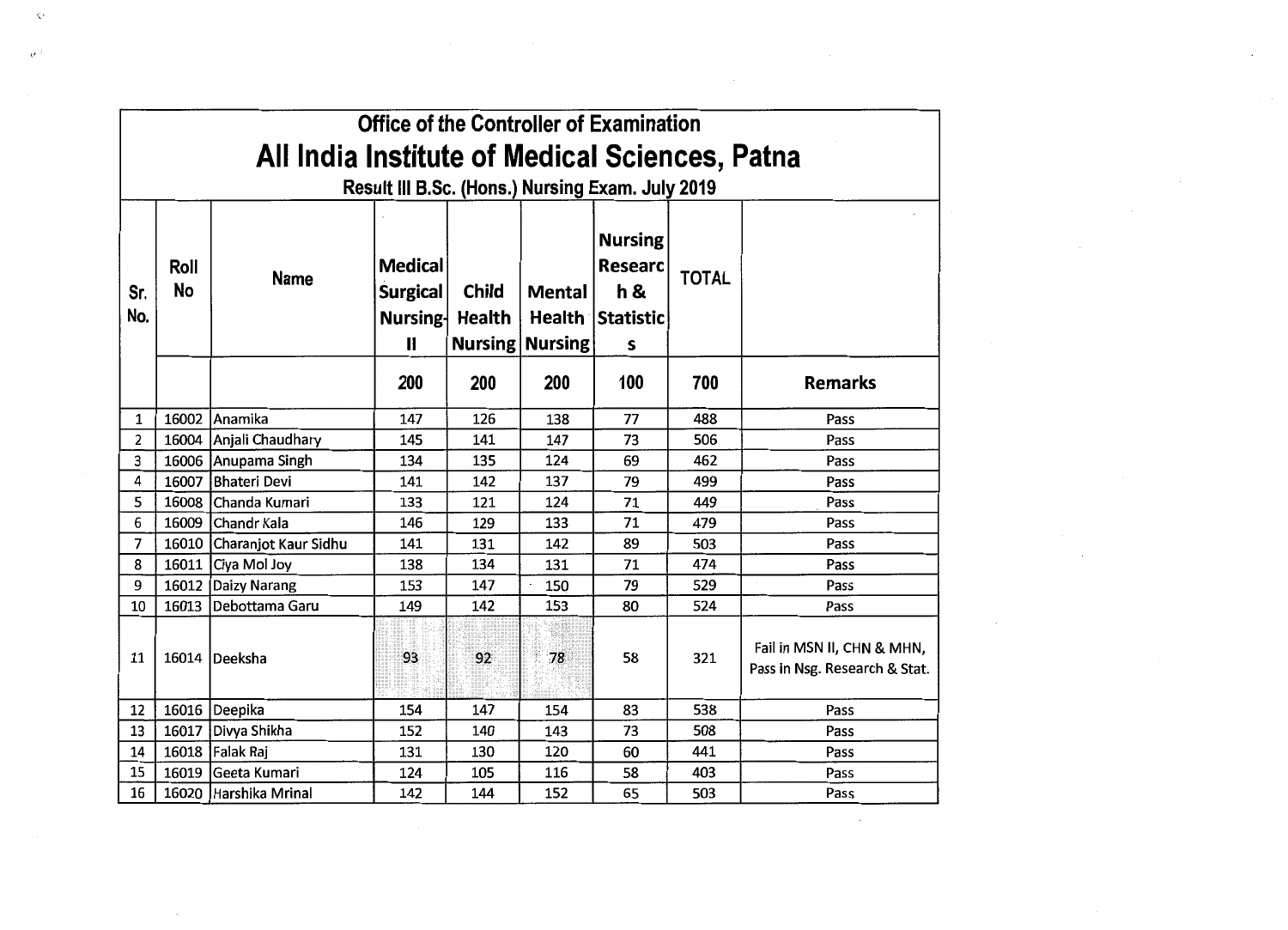| 17 | 16021       | Heena Sajwan                 | 147 | 139 | 140 | 80 | 506 | Pass                                                       |  |
|----|-------------|------------------------------|-----|-----|-----|----|-----|------------------------------------------------------------|--|
| 18 | 16023 Jyoti |                              | 148 | 139 | 142 | 87 | 516 | Pass                                                       |  |
| 19 |             | 16024 Jyoti Kumari           | 145 | 127 | 131 | 65 | 468 | Pass                                                       |  |
| 20 |             | 16025 Jyoti Rani             | 138 | 113 | 124 | 68 | 443 | Pass                                                       |  |
| 21 | 16026       | Kavita Kumari                | 138 | 133 | 142 | 77 | 490 | Pass                                                       |  |
| 22 | 16028       | Khushbhu Sehrawat            | 144 | 141 | 147 | 80 | 512 | Pass                                                       |  |
| 23 | 16029       | Khushbu Rani                 | 129 | 112 | 125 | 55 | 421 | Pass                                                       |  |
| 24 | 16030 Kiran |                              | 139 | 127 | 129 | 65 | 460 | Pass                                                       |  |
| 25 | 16031       | Manju                        | 138 | 124 | 127 | 68 | 457 | Pass                                                       |  |
| 26 | 16032       | Meena Badhala                | 148 | 132 | 130 | 62 | 472 | Pass                                                       |  |
| 27 |             | 16033 Meenu Puri Goswami     | 153 | 135 | 150 | 79 | 517 | Pass                                                       |  |
| 28 | 16034       | Monika (D/O-Sh.Leela<br>Ram) | 145 | 129 | 141 | 67 | 482 | Pass                                                       |  |
| 29 | 16035       | Monika (D/O-Ramsingh)        | 158 | 148 | 161 | 74 | 541 | Pass                                                       |  |
| 30 |             | 16036 Nengthenkim            | 139 | 136 | 125 | 62 | 462 | Pass                                                       |  |
| 31 | 16037       | Nikey Ekka                   | 141 | 131 | 132 | 66 | 470 | Pass                                                       |  |
| 32 | 16038       | Nimisha Biju                 | 152 | 128 | 146 | 77 | 503 | Pass                                                       |  |
| 33 | 16039       | Nirmal                       | 156 | 141 | 148 | 66 | 511 | Pass                                                       |  |
| 34 |             | 16042 Parul Kanoujia         | 114 | 115 | 108 | 43 | 380 | Fail in Nsg. Research & Stat.<br>Pass in MSN II, CHN & MHN |  |
| 35 | 16043       | Parveen                      | 139 | 130 | 131 | 76 | 476 | Pass                                                       |  |
| 36 | 16044       | Pinki Kumri                  | 142 | 144 | 135 | 60 | 481 | Pass                                                       |  |
| 37 | 16045       | Reshma Remesh                | 140 | 122 | 125 | 73 | 460 | Pass                                                       |  |
| 38 |             | 16046 Rhythm Sharma          | 149 | 137 | 137 | 77 | 500 | Pass                                                       |  |
| 39 | 16047       | Rima                         | 142 | 144 | 140 | 70 | 496 | Pass                                                       |  |
| 40 | 16048       | <b>Ritu Kumari</b>           | 150 | 136 | 146 | 74 | 506 | Pass                                                       |  |
| 41 | 16049       | Ritu Yadav                   | 140 | 135 | 135 | 70 | 480 | Pass                                                       |  |
| 42 |             | 16052 Shreya Rani            | 150 | 138 | 144 | 76 | 508 | Pass                                                       |  |
| 43 | 16053       | Shivani Samyal               | 145 | 127 | 131 | 75 | 478 | Pass                                                       |  |
| 44 | 16054       | Simran Choudhary             | 151 | 126 | 131 | 71 | 479 | Pass                                                       |  |
| 45 |             | 16055 Soni Kumari            | 143 | 135 | 133 | 69 | 480 | Pass                                                       |  |

"

 $\Delta$